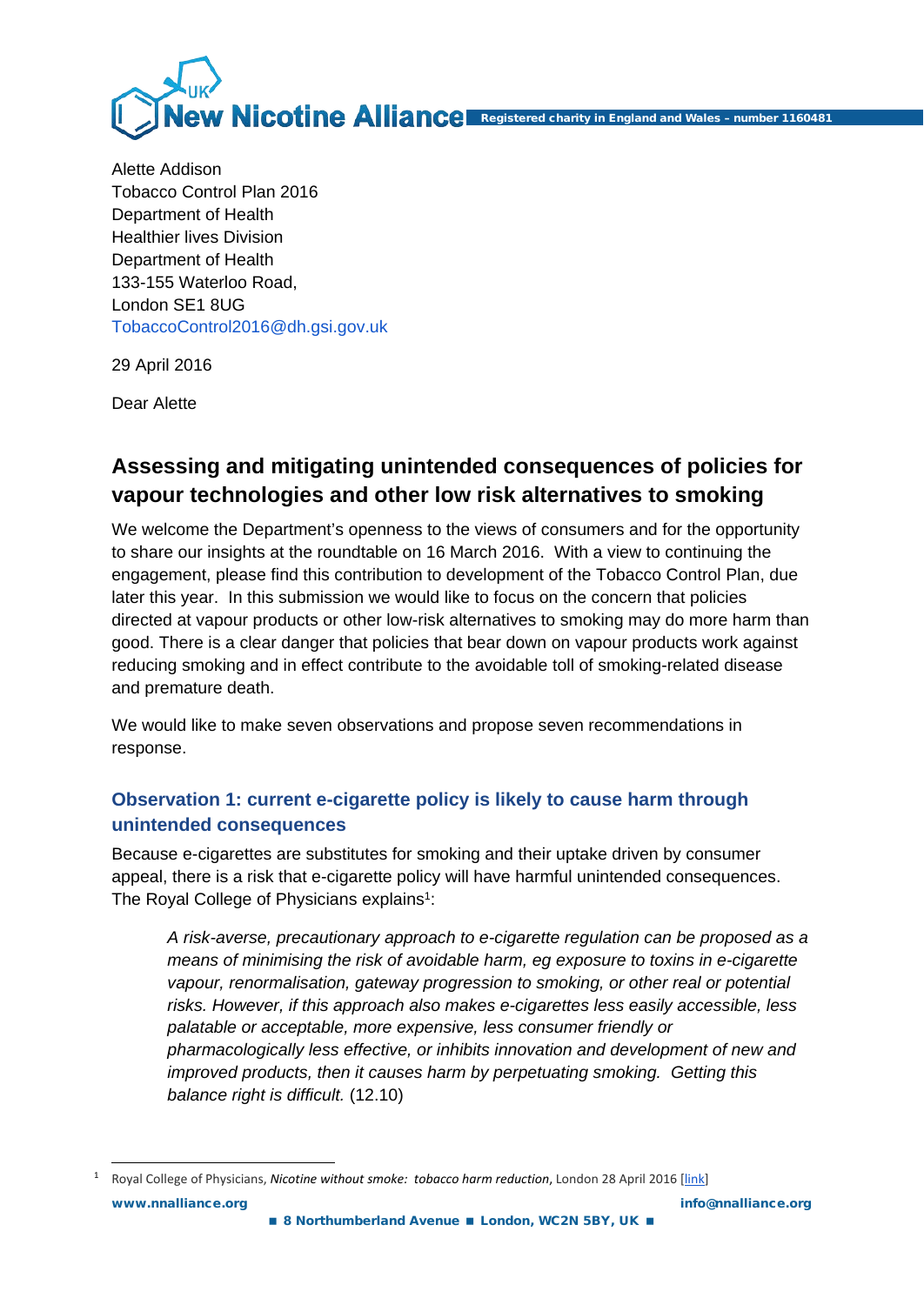This also explains why it is important to be guided by evidence of costs, benefits or risks and not to take unduly cautious action if there is no real evidence of a material problem, or if intervention would have very little benefit. We should note that the RCP found no evidence of gateway effects, renormalisation, reducing quitting, rather that "*e-cigarettes appear to be effective when used by smokers as an aid to quitting smoking*." The RCP also did not find significant risks to users: "*the available data suggest that they are unlikely to exceed 5% of those associated with smoked tobacco products, and may well be substantially lower than this figure*"

The government should therefore be focussed less on a "*risk averse precautionary approach*", and more on avoiding unintended consequences of regulation that "*causes harm by perpetuating smoking."*

We were pleased by the acknowledgement of the potential for unintended consequences in the recently published Impact Assessment<sup>2</sup> for the Tobacco Products Directive. Several specific concerns are drawn out, though not quantified, in the assessment. For example:

117. [...] There may also be potential negative health implications if the restrictions on advertising reduce the number of consumers switching from tobacco products to ecigarettes. [...]

207. There is a risk that due to the potential price increase and reduction of choice of e-cigarettes, people will choose to switch back to smoking, thus harming their health. This possibility is considered in the sensitivity analysis.

208. There is a risk that a black market will develop with potentially harmful ecigarette products, due to consumers no longer having the same degree of choice in the legal market.

Against these potential costs or risks, only the most trivial benefits were proposed for ecigarettes (paragraphs 80-83 in the Impact Assessment), essentially improvements to problems that are not significant to start with (like poisonings or non-smoker uptake). Even these benefits have the potential to be overwhelmed by black market side-effects.

The Impact Assessment conceals a very negative assessment of e-cigarette policy within a much larger, though optimistic assessment of the overall impact of the TPD2. If the costs and benefits of the e-cigarette policies *alone* had been evaluated independently of the rest of the directive, the balance of costs and benefits would be strongly negative and the risks would be flashing red.

**Recommendation 1.** We recommend a more comprehensive approach to mapping and assessing unintended consequences of e-cigarette policy to cover all policy proposals either in place or under evaluation in future, taking account of EU and WHO initiatives. At Appendix 1, we give an overview of some of the possible unintended consequences associated with various policy options. The government should document and assess the risks, and then decide which require closer monitoring, evaluation and further research.

<sup>&</sup>lt;u>.</u> <sup>2</sup> Department of Health, MHRA, Tobacco Products Directive, Impact Assessment, 18 April 2016. [\[link\]](http://www.legislation.gov.uk/ukia/2016/109/pdfs/ukia_20160109_en.pdf)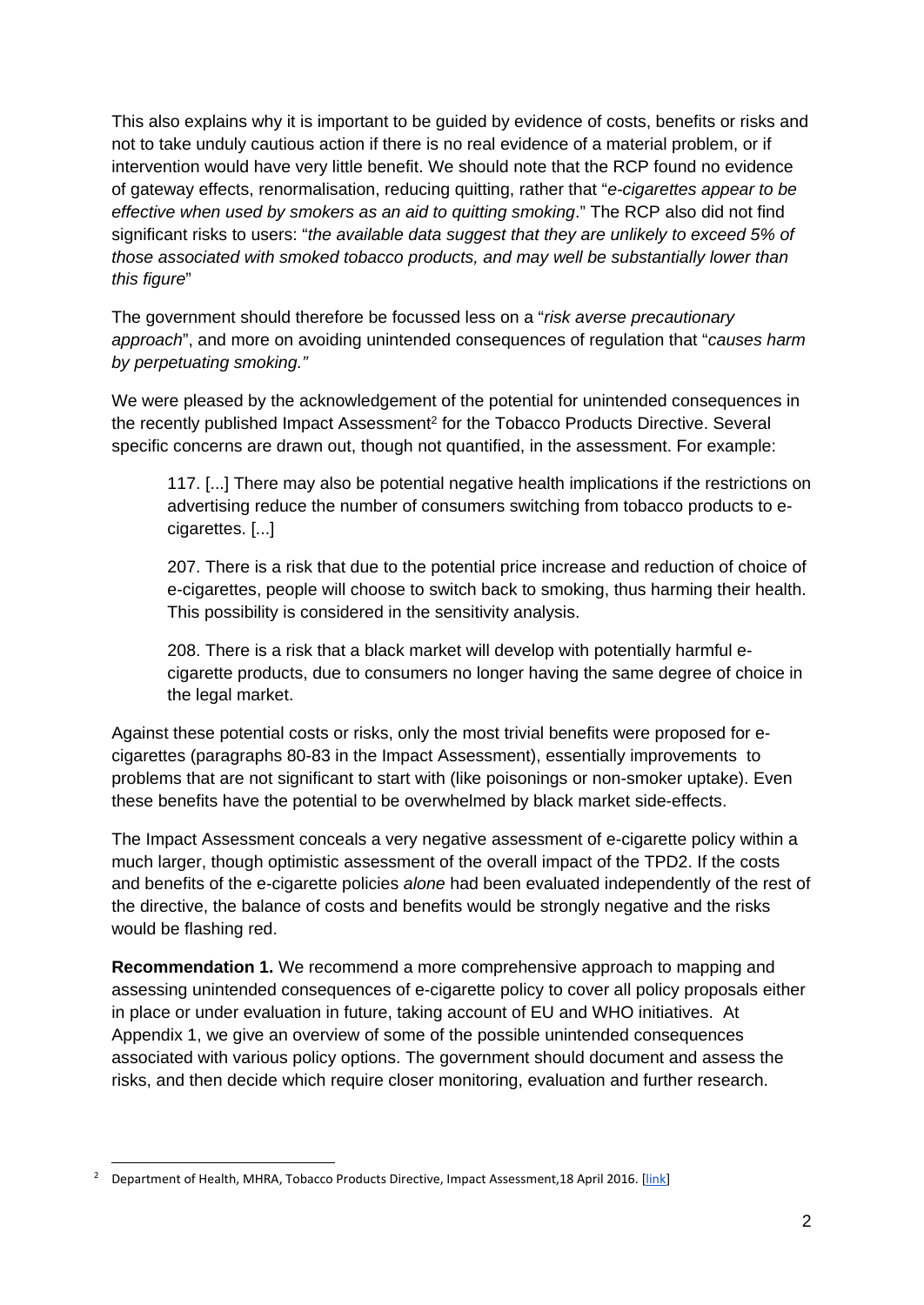#### **Observation 2: these impacts are potentially large compared to other costs and the overall e-cigarette policy impact is highly sensitive to these effects**

On the basis used to estimate the benefits of reduced smoking prevalence in the Impact Assessment (a value of £72,000 per successful quit) these negative effects could be very large compared to the costs that were quantified in the Impact Assessment. For example, a reduction of just 200 smokers per year quitting with e-cigarettes because of these effects would give an undiscounted detriment of (200 x £72,000 x 10 years) = £144 million - slightly more than the £140 million cost of the directive that was quantified.

Given that the ONS reports that there are now 2.2 million vapers of which 850,000 are exsmokers, and a further 720,000 ex-smokers were vapers at some point and now use neither, it is easy to envisage very large costs emerging from very small variations in these numbers - plausibly far larger than 200 per year. For example, if a total of 50,000 fewer ex-smokers arising from the negative effects of the TPD, that would represent a social cost detriment of £3.6 billion.

We believe the net cost/benefit balance of e-cigarette policy will be dominated by the effect e-cigarettes have on smoking uptake and quitting, and that this should be the major concern of the Department of Health in formulating the next Tobacco Control Plan as it applies to ecigarettes. It is worth noting that smoking has fallen most rapidly since the emergence of ecigarettes<sup>3</sup>.



Though we cannot say that e-cigarettes caused the recent decline, it should be a reason to be concerned about with changing the current light touch proportionate regulatory regime.

<sup>-</sup><sup>3</sup> Office for National Statistics, Opinions and Lifestyle Survey, General Lifestyle Survey and General Household Survey. [\[link\]](http://www.ons.gov.uk/peoplepopulationandcommunity/healthandsocialcare/healthandlifeexpectancies/bulletins/adultsmokinghabitsingreatbritain/2014) (note 2015 provisional data from the 2015 e-cigarette survey)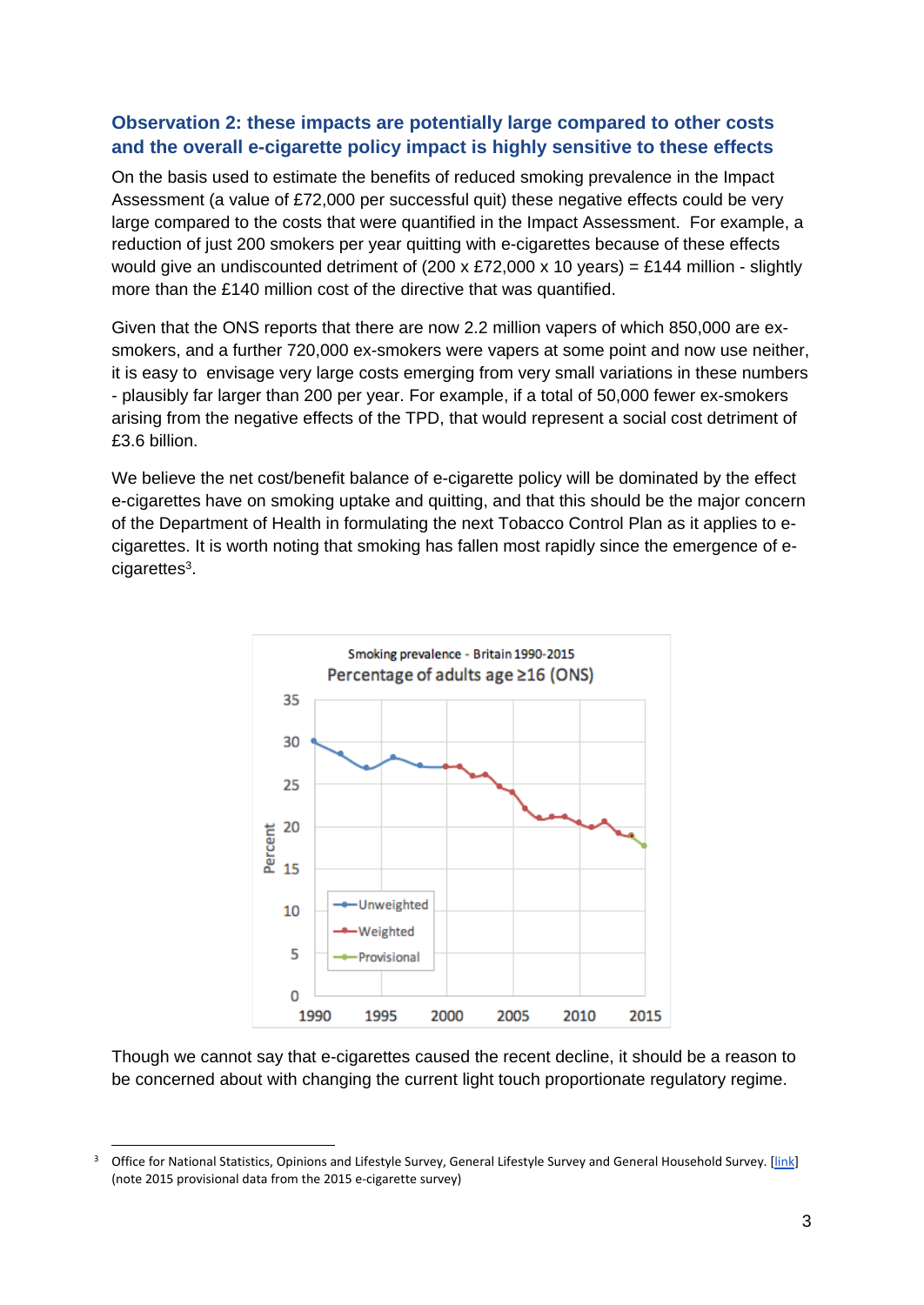These effects are significant and may be a cause of avoidable death and disease in British citizens. For that reason, they should be the focus of intense scrutiny and evaluation.

**Recommendation 2.** We recommend that the government sets up a mechanism to monitor and assess potential unintended consequences and reports on these as it reports on the tobacco control plan. The Department should convene a seminar and commission methodological research to work out how best to detect and evaluate the potential unintended consequences. While we have ideas on this, we would prefer the Department to approach the issue systematically and to engage a wider range of expertise.

#### **Observation 3: U.S. research is already showing these effects are real**

It is not merely common sense that supposedly 'tough' policies on *harm reduction* may be a cause of *harm*. The first examples of policy evaluation are now emerging from the United States. For example the following papers suggest negative effects from e-cigarette policies.

- Friedman AS. How does Electronic Cigarette Access affect Adolescent Smoking? *J Health Econ* Published Online First: October 2015. [\[pubmed\]](http://www.ncbi.nlm.nih.gov/pubmed/?term=26583343)
- Pesko MF, Hughes JM, Faisal FS. The influence of electronic cigarette age purchasing restrictions on adolescent tobacco and marijuana use. *Prev Med (Baltim)*, February 2016 [\[pubmed\]](http://www.ncbi.nlm.nih.gov/pubmed/26971853)
- Tuchman A. Advertising and Demand for Addictive Goods: The Effects of E-Cigarette Advertising, Stanford University, (working paper) September 2015 [\[link\]](http://web.stanford.edu/%7Etuchman/JMP.pdf)

This is important research because small changes in the impact of vaping on smoking will greatly outweigh any residual health effects that arise from vapour products themselves. Yet, our impression is that the bulk of research funding is focussed on identifying problems with e-cigarettes, not on identifying problems with e-cigarette *policies*.

**Recommendation 3:** the government should work with research councils, charities and other funding bodies to develop a research-based policy evaluation programme that would provide evidence to inform policy implementation and revision.

#### **Observation 4: the emergence of black markets will indicate policy failure**

The emergence of significant black market trade in nicotine liquids, more DIY production, or changes in commercial or consumer behaviour to circumvent regulation is a sign of policy failure. This is a sign that consumers do not regard the policies as in their interests or that they regard policies that are ostensibly for the greater good or protection of others to be excessive and unjustified.

Black markets can play a valuable role in helping people to avoid harms that arise from badly constructed policies and should not automatically be seen as a bad thing in themselves, but as a pragmatic consumer response to bad policy. In this sense black markets function as a kind of warning signal of policy failure and can relay useful information to policy makers considering reforms. Black markets come with a range of risks too criminalisation of the supply chain, uncertain product quality and risks associated with changed consumer behaviours. But these should be understood as consequences of poor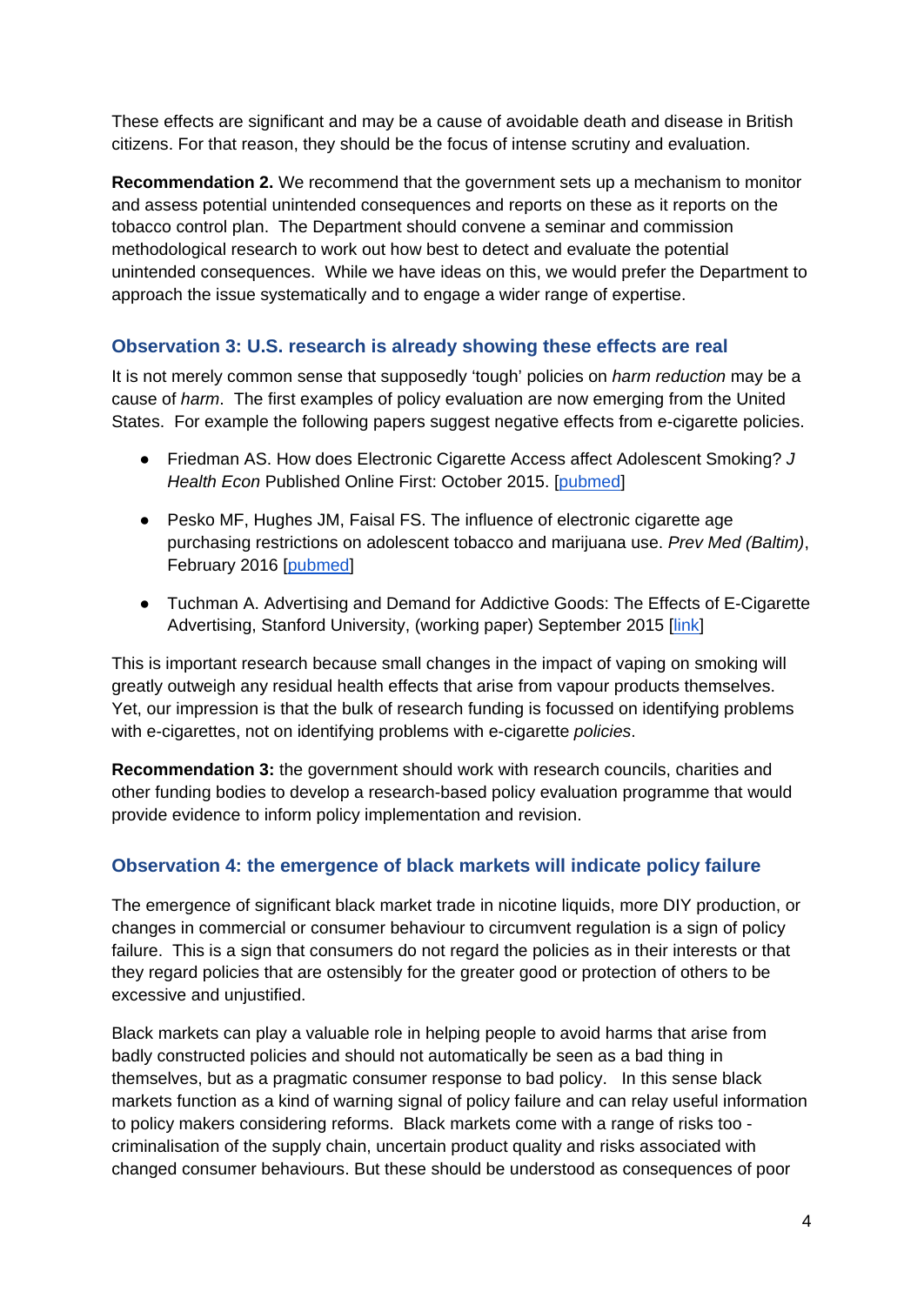policies that create black markets, rather than black markets *per se*. We would far rather have a well functioning legitimate market, than see users turning to black markets or risky practices to retain their preferred alternative to smoking.

**Recommendation 4:** UK government should monitor black market development and changing supply chain and consumer workarounds with a view to amending the underlying policy drivers of black market activity, if appropriate. The purpose should not be to crackdown on users protecting their health and welfare, or to extend the 'war on drugs' philosophy to nicotine, but to learn from the market reactions to distortions created by badly designed regulation.

#### **Observation 5: current European Union policy on low risk nicotine products is unsatisfactory and needs reform before it has even been implemented**

The essence of the European Union policy on e-cigarettes was negotiated in a few political meetings and in secrecy in October to December 2013. None of the usual disciplines of policy making were followed: consultation, evidence-based options appraisal, impact assessment or scrutiny by national parliaments. We believe that Article 20 of the Directive should be regarded, at best, as a temporary stop-gap measure. This thinking would be at least consistent with the way it was made.

Considering that vapour products were barely known and even less understood at the time the Directive was conceived, it is no surprise that the TPD2 is unfit for purpose for regulating what is, in reality, an emerging, rapidly evolving and disruptive technology. We already know much more about these products, the health effects, the potential risks and benefits than were known in 2012 and 2013. However, the UK government encouraged and endorsed a form of regulation, an EU directive, that is notoriously hard to adapt and develop in response to changing technology, new knowledge and better understanding. At the time, the UK government, European Commission and Council favoured compulsory regulation of these products as medicines<sup>4</sup>, an approach the Royal College of Physicians refers to in 2016 as the:

*... proposal to regulate all nicotine products as medicines, which to date has proved to operate against public health interest and has, in any case, been subject to successful legal challenges in other EU member states.* (10.6)

Fortunately, consumers lobbied the European Parliament to reject this approach and the worst damage from ill-advised UK policy was averted. The weaknesses in the policy that followed and the likelihood that it will do little more than protect the cigarette trade has been well documented<sup>5 6 7</sup> and we do not wish to repeat that analysis here. However we do believe we need to move to a better and more flexible and proportionate policy framework for new nicotine products as soon as possible.

-

<sup>4</sup> European Council, Council General Approach. 21 June 2013.

<sup>5</sup> Snowdon CJ. E-cigarettes and Article 20 of the Tobacco Products Directive. European Policy Information Center (EPICENTER), September 2015. [\[link\]](http://www.epicenternetwork.eu/wp-content/uploads/2015/09/EPICENTER-Briefing-E-cigarettes-and-Article-20-14th-September-2015.pdf)

<sup>&</sup>lt;sup>6</sup> Counterfactual: What is wrong with the Tobacco Products Directive for vapour products? May 2015 [\[link\]](http://www.clivebates.com/?p=3026)

<sup>&</sup>lt;sup>7</sup> Counterfactual: Treatment of e-cigarettes is disproportionate and much worse than cigarettes, 22 February 2016  $[link]$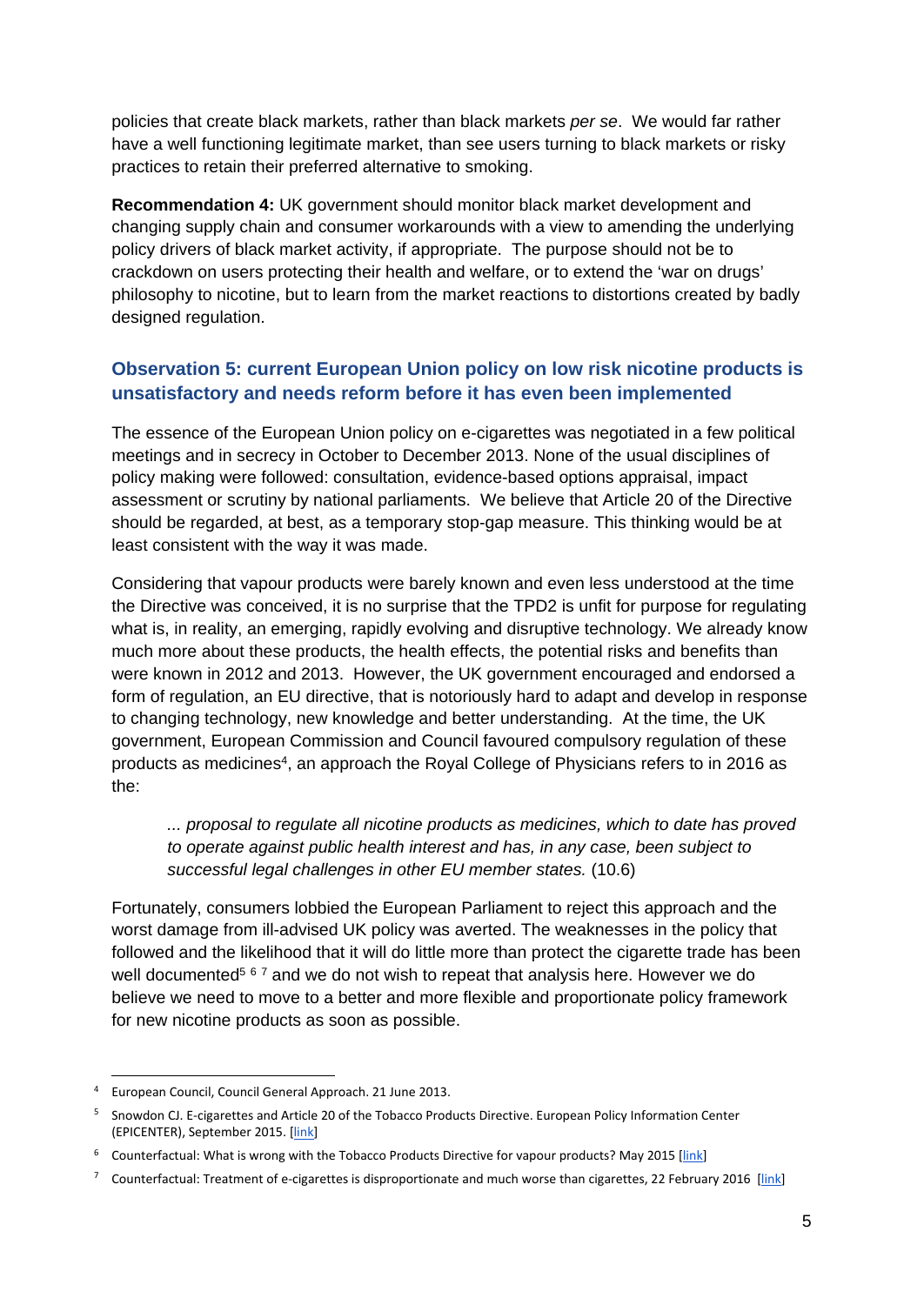The TPD2 Article 28 review process<sup>8</sup> requires a report on the directive no later than May 2021, and a new directive may take a further 4-5 years after that come into effect. This is far too slow. This timetable cannot possibly suit such a rapidly evolving technology and rapidly advancing understanding of both benefits of the product and potential costs of policies. Work on a new European policy framework should begin this year, not wait for 2021.

There is no case in science, ethics or law for denying smokers access to snus (Article 17). Sweden has smoking prevalence of 11% compared to the EU average of 26%, according to the most recent Eurobarometer survey<sup>9</sup>. There is no doubt that snus has had the effect of reducing smoking related disease and premature death in Sweden<sup>10</sup> which, for example, has the lowest rates of lung cancer in Europe. At the time the snus ban was being reaffirmed, did anyone in the European Council or Commission ask: "*given the evidence from Sweden, might there be unintended consequences from banning snus in the rest of Europe?"*. This is where we believe UK officials should intervene in future.

**Recommendation 5:** UK should press for innovation in European Union policy that is more rapid than currently envisaged. Options include expediting the report on the directive (or the part of that that deals with low risk nicotine products - articles 17, 19, 20) or defining a new directive for these products. The latter route may be faster and more flexible given it would be narrower in scope. If the current Article 20 is recognised as an interim measure, then the case for a new directive for new nicotine technologies is clear. There should be an evaluation of the potential unintended consequences of the snus ban in countries other than Sweden, and its potential to add to the options that British smokers have to quit smoking the UK should champion rigorous policy appraisal in this area, not just follow the prohibitionist herd.

#### **Observation 6: the lawfulness of the TPD2 Article 20 remains in question**

The TPD2 is based on harmonising member state laws to promote free movement of goods with a high level of health protection. If Article 20 does not, *in reality*, achieve those two ends it is unlawful under the EU treaties and should be withdrawn.

It appears that in the Totally Wicked case the Advocate General accepted many assertions about the value of the directive from member states and the Commission. However, these assertions may not in fact be true and may be challenged by new knowledge. Monitoring for unintended consequences for health is also monitoring for the lawfulness of Article 20 of the Directive. It does not require a court challenge for Ministers to be obliged to act lawfully and to be proactive when they have reason to believe the legislation is not lawful, even at EU level. If the Totally Wicked challenge is even partly successful, that should provide an opportunity to revisit Article 20.

<u>.</u>

<sup>8</sup> [Directive 2014/40/EU](http://ec.europa.eu/health/tobacco/docs/dir_201440_en.pdf) Article 28 states:

The Commission shall pay special attention to: [...](g) "market developments concerning electronic cigarettes and refill containers considering, amongst others, information collected in accordance with Article 20, including on the initiation of consumption such products by young people and non-smokers and the impact of such products on cessation efforts as well as measures taken by Member States regarding flavours"

<sup>9</sup> European Commission, *Special Eurobarometer* 429, Attitudes of Europeans towards tobacco, May 2015 [\[link\]](http://ec.europa.eu/public_opinion/archives/eb_special_439_420_en.htm#429)

<sup>&</sup>lt;sup>10</sup> Ramström L, Wikmans T. Mortality attributable to tobacco among men in Sweden and other European countries: an analysis of data in a WHO report. *Tob Induc Dis* 2014;12:14. [\[link\]](http://www.ncbi.nlm.nih.gov/pmc/articles/PMC4154048/?tool=pmcentrez)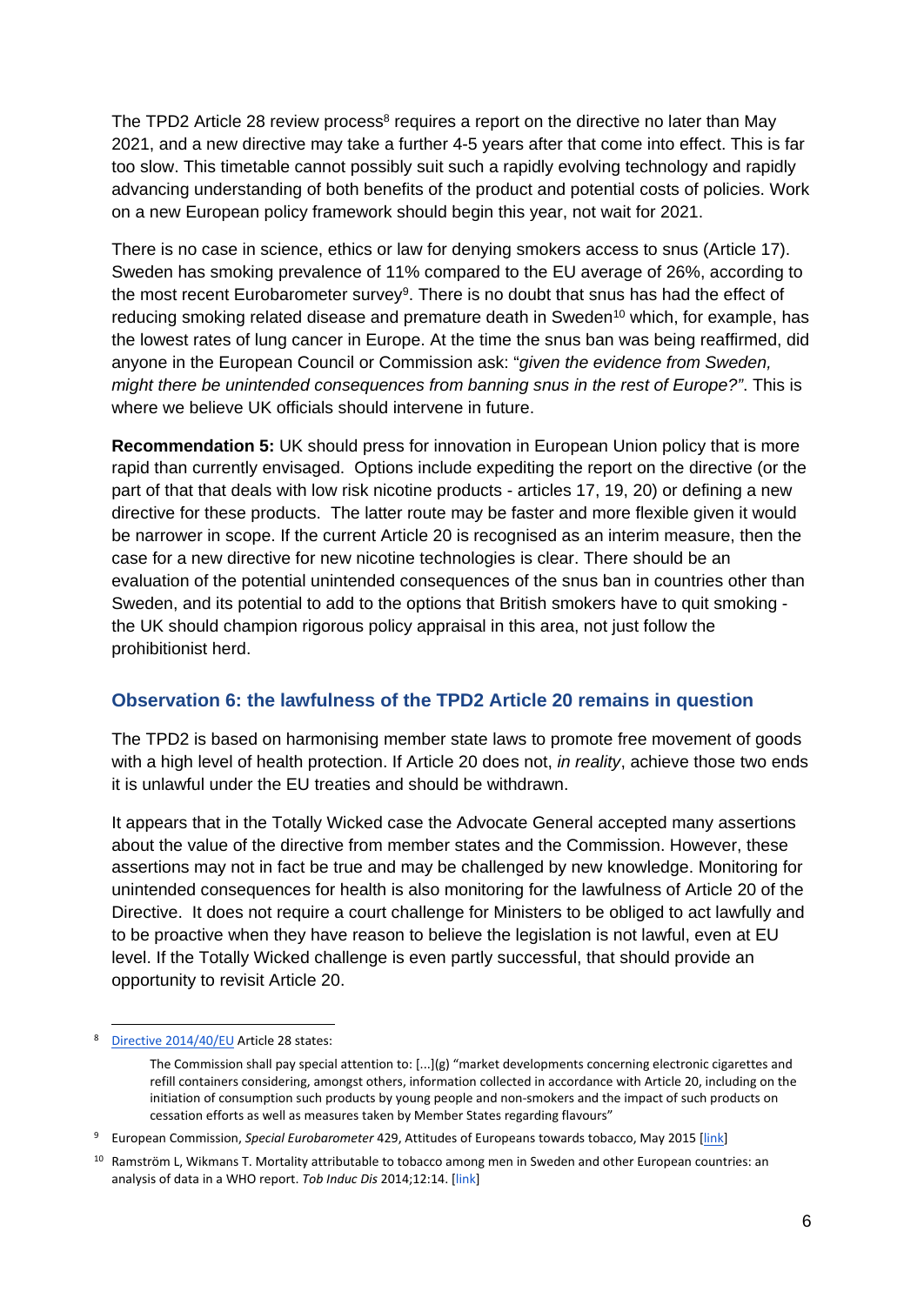**Recommendation 6:** obtain and publish legal advice on UK's obligations and options if it becomes clear the TPD Article 20 is not promoting free movement of goods or a high level of health protection as the TPD2, and its implementation in other member states, applies to ecigarettes, snus or novel tobacco products. UK government should insist that the European Commission and other member states assess unintended consequences arising from the TPD2 and respond appropriately to the findings.

## **Observation 7: the UK is embedded in European and global tobacco policy and should promote good harm reduction practice universally**

The UK government participates in international tobacco policy as a member of the European Council and state party to the WHO Framework Convention on Tobacco Control. WHO and EU policies have an effect in the UK, and affect British businesses as they trade in Europe and internationally. UK should have three policy objectives internationally:

- 1. To prevent bad policies being introduced in the UK
- 2. To improve the policy environment for British businesses, British citizens and British travellers elsewhere in Europe and internationally

3. To promote good policy and practice, and British expertise, in other countries We do not think it is acceptable to approach our international engagement passively and with a 'can we live with this?' philosophy. There are EU member states that are gold-plating the directive in a way that is likely to be harmful to both health and to free movement of goods (the ostensible purpose of the TPD), for example banning flavours or internet distance selling. We do not believe the UK should be indifferent to this.

The WHO Framework Convention on Tobacco Control (article 1) explicitly endorses 'harm reduction' strategies in tobacco control<sup>11</sup>:

*(d) "tobacco control" means a range of supply, demand and harm reduction strategies that aim to improve the health of a population by eliminating or reducing their consumption of tobacco products and exposure to tobacco smoke;* (emphasis added)

Yet communications from from COP-6 endorsed prohibition and mandatory medicine regulation without the slightest regard for unintended consequences, and in doing so gave authority to policies that may be immensely harmful to health.

**Recommendation 7:** the UK government should be proactive in promoting its increasingly positive and evidence-based approach to tobacco harm reduction internationally, building on the work of PHE<sup>12</sup> and the NCSCT<sup>13</sup>, and the academic and professional understanding in the UK, notably through the Royal College of Physicians<sup>14</sup>. We would like to see the UK lead discussions of unintended consequences and a pro-harm reduction approach at FCTC COP-7 and in the European Council. The UK should not agree to, for example, language that allows prohibition or mandatory medical classification of e-cigarettes, even if it does not

-

<sup>&</sup>lt;sup>11</sup> WHO Framework Convention on Tobacco Control, Article 1(d), 2003 [\[link\]](http://apps.who.int/iris/bitstream/10665/42811/1/9241591013.pdf)

<sup>12</sup> McNeill A, Brose LS, Calder R, *et al.* E-cigarettes: An Evidence Update. A Report Commissioned by Public Health England. London: 2015. [\[link\]](https://www.gov.uk/government/uploads/system/uploads/attachment_data/file/457102/Ecigarettes_an_evidence_update_A_report_commissioned_by_Public_Health_England_FINAL.pdf)

<sup>&</sup>lt;sup>13</sup> National Centre for Smoking Cessation and Training, Electronic cigarettes: A briefing for stop smoking services, 2016 [\[link\]](http://www.ncsct.co.uk/publication_electronic_cigarette_briefing.php)

<sup>14</sup> Royal College of Physicians, *Nicotine without smoke: tobacco harm reduction*, London 28 April 2016 [\[link\]](https://www.rcplondon.ac.uk/projects/outputs/nicotine-without-smoke-tobacco-harm-reduction)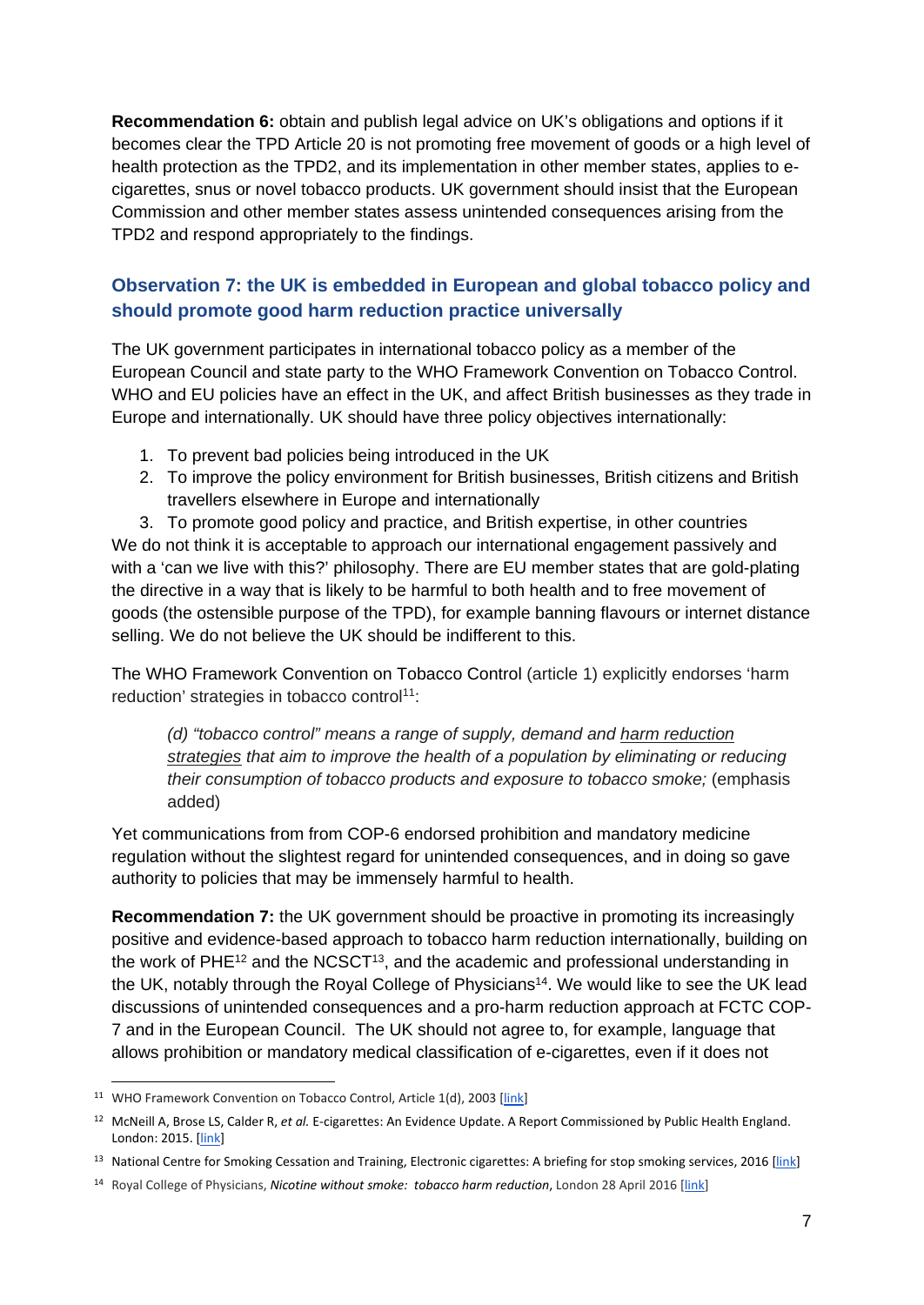require it. It would send a valuable signal to UK stakeholders and internationally to name the forthcoming plan, *The Tobacco Control and Harm Reduction Plan 2016*.

We are grateful for the opportunity to raise these observations and recommendations with the Department and would welcome a meeting to discuss these issues and any other areas in which the Department would like the views of new nicotine consumers.

Yours sincerely

live Bat

Sarah Jakes On behalf of New Nicotine Alliance

Clive Bates **Counterfactual** Associate, New Nicotine Alliance

The New Nicotine Alliance advocates for consumer interests in new nicotine technologies and is completely independent of commercial interests in the relevant industries (ecigarettes, tobacco, pharmaceutical companies, etc).

Clive Bates is Director of Counterfactual, which is a sustainability consulting and advocacy practice. He is an Associate of the New Nicotine Alliance. He has no competing interests with respect to any relevant industries.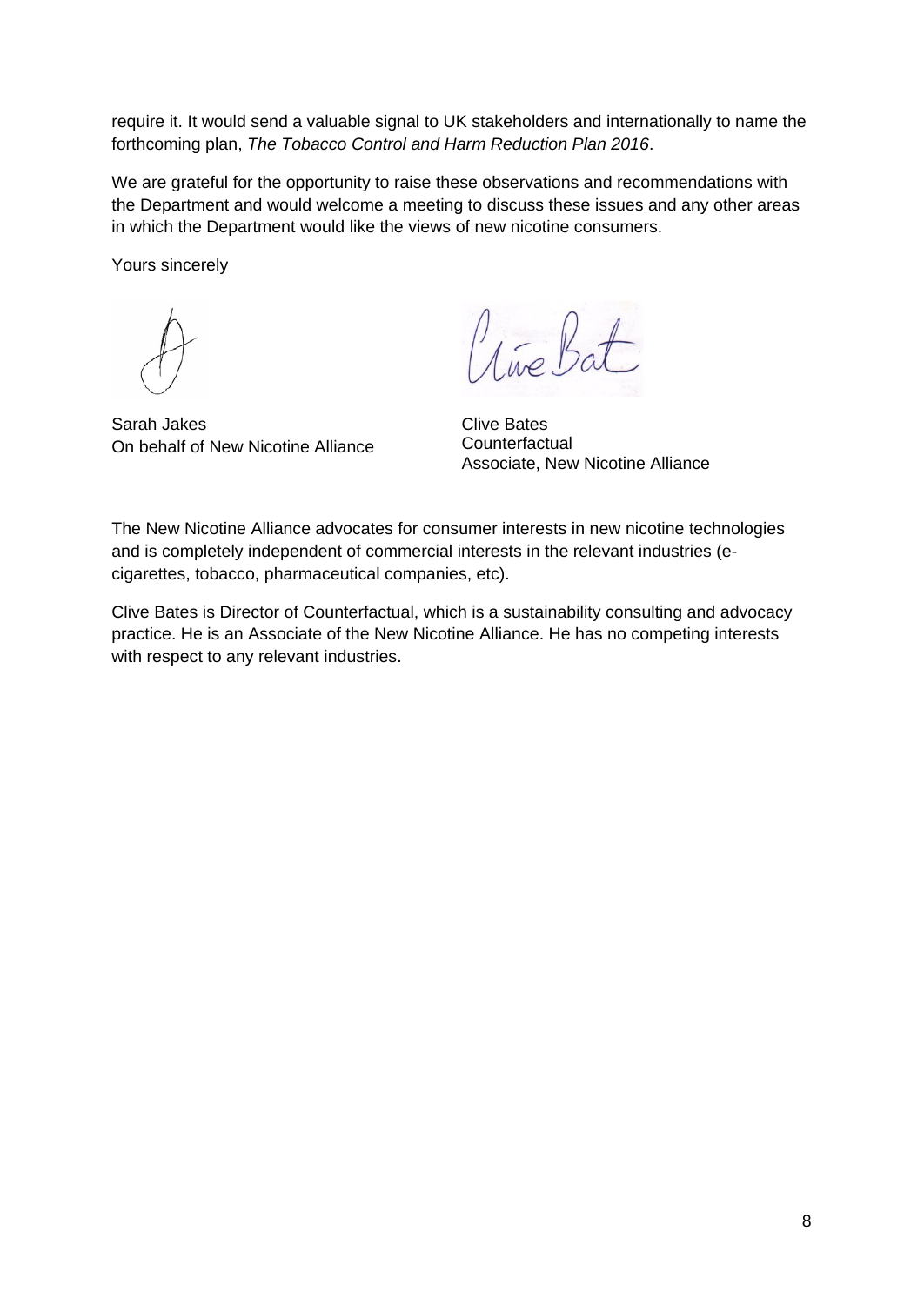# **Appendix 1: Mapping potential unintended consequences**

| <b>Policy</b>                                                                           | <b>Likely unintended consequence</b>                                                                                                                                                                                                                                                                                                                                                                                                                                                                                                                                                                                                                            |
|-----------------------------------------------------------------------------------------|-----------------------------------------------------------------------------------------------------------------------------------------------------------------------------------------------------------------------------------------------------------------------------------------------------------------------------------------------------------------------------------------------------------------------------------------------------------------------------------------------------------------------------------------------------------------------------------------------------------------------------------------------------------------|
| Loss of product<br>diversity                                                            | Consumers are unable to personalise the vaping experience or find<br>products that they enjoy and find it less satisfactory, so continue to smoke<br>or relapse                                                                                                                                                                                                                                                                                                                                                                                                                                                                                                 |
| <b>Restrictions on</b><br>liquid strength                                               | Smokers are unable to sustain a satisfactory nicotine experience during<br>the first stages of switching or while they are learning to vape, so relapse<br>to smoking or give up on vaping                                                                                                                                                                                                                                                                                                                                                                                                                                                                      |
| <b>Limits on container</b><br>and tank size                                             | The experience of vaping becomes more inconvenient and so less<br>attractive. More filling operations are required and the likelihood of<br>running out of liquid is increased.                                                                                                                                                                                                                                                                                                                                                                                                                                                                                 |
| Ban e-cigarette use<br>in public places                                                 | Diminishes value proposition of e-cigarettes to users and 'denormalises'<br>vaping, a much less risky option, and so diminishes the appeal of vaping<br>relative to smoking, May promote relapse in existing vapers if they cannot<br>maintain adequate nicotine levels or if they join smokers outside.                                                                                                                                                                                                                                                                                                                                                        |
| <b>Restrictions on</b><br>advertising,<br>promotion and<br>sponsorship                  | Reduces the ability of e-cigarette brands to compete with cigarettes (the<br>market incumbent) and diminishes means to communicate the value<br>proposition to smokers. May reduce means to communicate innovation or<br>build trusted brands. If subjected to excessive control may become dull<br>and sterile, diminishing appeal.                                                                                                                                                                                                                                                                                                                            |
| <b>Bans on online</b><br>sales                                                          | Because vaping options are highly diverse, user density still quite low,<br>and technological evolution rapid, the internet-based business model is<br>important to provide the greatest choice and convenience to users. If<br>users are forced to purchase from 'bricks and mortar' outlets but do not<br>have a specialist shop nearby they are likely to see their options limited<br>and vaping relatively less attractive                                                                                                                                                                                                                                 |
| <b>Policy compliance</b><br>burdens and other<br>costs - leading to<br>black markets    | Black markets develop in response to restrictive or costly regulation or<br>taxation. Black markets can to some extent compensate for poorly<br>designed policy and they are likely to emerge as the TPD is implemented.<br>However, they also cause harms through trade, transit and handling of<br>high strength liquids, product quality, poor labelling, inferior packaging.<br>They may exacerbate risks the policy is designed to mitigate.                                                                                                                                                                                                               |
| <b>Product design</b><br>restrictions and<br>requirements -<br>testing and<br>paperwork | There are numerous subtle trade-offs in product design between safety<br>and appeal and cost. For example, the perfectly safe product that no-one<br>wants to buy may be worse for health if it means more people smoke.<br>Excessive design regulation can impose high costs, burdens and<br>restrictions, slow innovation and drive good products and firms out of the<br>market through 'regulatory barriers' to entry. Very high spec regulations<br>will tend to favour high volume, low diversity commoditised products made<br>by tobacco or pharmaceutical companies. Regulation can adversely<br>reshape the market and reduce the pace of innovation. |